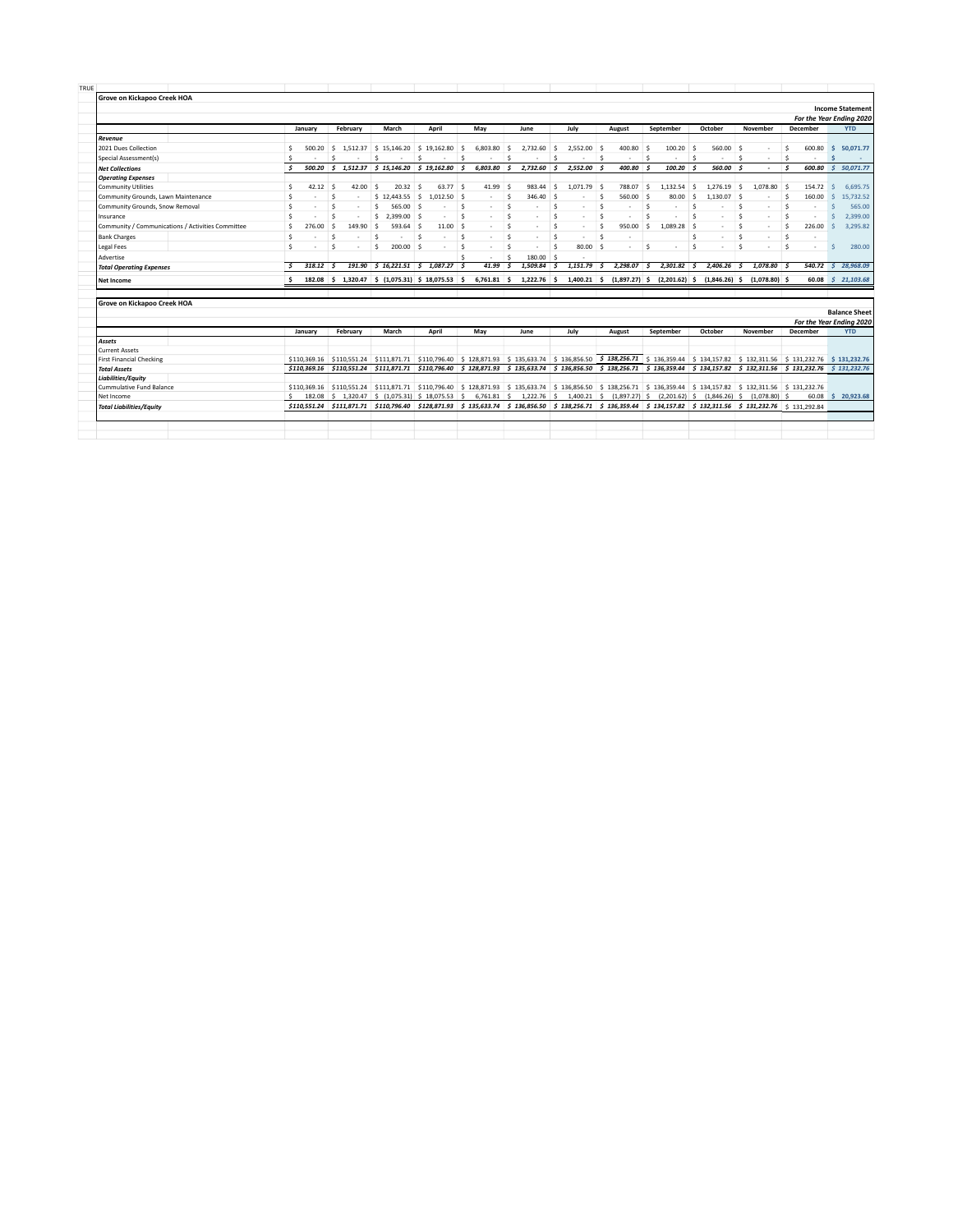|             | January February           | March | April | May                  | June | July                                                                                                                                                                                                                                                            | <b>August</b> | September  | October    | November                          | December |
|-------------|----------------------------|-------|-------|----------------------|------|-----------------------------------------------------------------------------------------------------------------------------------------------------------------------------------------------------------------------------------------------------------------|---------------|------------|------------|-----------------------------------|----------|
| Cornbelt    | $$20.33$ $$20.21$ $$20.32$ |       |       | $$20.19$ $$20.20$ \$ |      | $20.19$ \$<br>$23.76$ \$                                                                                                                                                                                                                                        | $20.35$ \$    | $20.64$ \$ | 25.91      | $\ddot{\mathsf{S}}$<br>$27.22$ \$ | 25.20    |
| Bloomington | $$5.19$ $$5.19$            |       |       |                      |      | $$10.38 \t{5} 5.19 \t{5} 100.88 \t{5} 25.99 \t{5}$                                                                                                                                                                                                              | $25.99$ \$    | $25.99$ \$ | $25.99$ \$ | $25.99$ \$                        | 16.60    |
| Bloomington | $$16.60$ \$ 16.60          |       |       |                      |      | $$33.20$ $$16.60$ $$862.37$ $$1,022.04$ $$741.73$ $$1,085.91$ $$1,224.29$ $$1,025.59$ $$112.92$                                                                                                                                                                 |               |            |            |                                   |          |
|             |                            |       |       |                      |      |                                                                                                                                                                                                                                                                 |               |            |            |                                   |          |
|             |                            |       |       |                      |      |                                                                                                                                                                                                                                                                 |               |            |            |                                   |          |
|             |                            |       |       |                      |      |                                                                                                                                                                                                                                                                 |               |            |            |                                   |          |
|             |                            |       |       |                      |      |                                                                                                                                                                                                                                                                 |               |            |            |                                   |          |
|             |                            |       |       |                      |      |                                                                                                                                                                                                                                                                 |               |            |            |                                   |          |
|             |                            |       |       |                      |      |                                                                                                                                                                                                                                                                 |               |            |            |                                   |          |
|             |                            |       |       |                      |      |                                                                                                                                                                                                                                                                 |               |            |            |                                   |          |
|             |                            |       |       |                      |      |                                                                                                                                                                                                                                                                 |               |            |            |                                   |          |
|             |                            |       |       |                      |      |                                                                                                                                                                                                                                                                 |               |            |            |                                   |          |
|             |                            |       |       |                      |      |                                                                                                                                                                                                                                                                 |               |            |            |                                   |          |
|             |                            |       |       |                      |      |                                                                                                                                                                                                                                                                 |               |            |            |                                   |          |
|             |                            |       |       |                      |      |                                                                                                                                                                                                                                                                 |               |            |            |                                   |          |
|             |                            |       |       |                      |      |                                                                                                                                                                                                                                                                 |               |            |            |                                   |          |
|             |                            |       |       |                      |      |                                                                                                                                                                                                                                                                 |               |            |            |                                   |          |
|             |                            |       |       |                      |      |                                                                                                                                                                                                                                                                 |               |            |            |                                   |          |
|             |                            |       |       |                      |      |                                                                                                                                                                                                                                                                 |               |            |            |                                   |          |
|             |                            |       |       |                      |      |                                                                                                                                                                                                                                                                 |               |            |            |                                   |          |
|             |                            |       |       |                      |      |                                                                                                                                                                                                                                                                 |               |            |            |                                   |          |
|             |                            |       |       |                      |      |                                                                                                                                                                                                                                                                 |               |            |            |                                   |          |
|             |                            |       |       |                      |      |                                                                                                                                                                                                                                                                 |               |            |            |                                   |          |
|             |                            |       |       |                      |      |                                                                                                                                                                                                                                                                 |               |            |            |                                   |          |
|             |                            |       |       |                      |      |                                                                                                                                                                                                                                                                 |               |            |            |                                   |          |
|             |                            |       |       |                      |      |                                                                                                                                                                                                                                                                 |               |            |            |                                   |          |
|             |                            |       |       |                      |      |                                                                                                                                                                                                                                                                 |               |            |            |                                   |          |
|             |                            |       |       |                      |      |                                                                                                                                                                                                                                                                 |               |            |            |                                   |          |
|             |                            |       |       |                      |      |                                                                                                                                                                                                                                                                 |               |            |            |                                   |          |
|             |                            |       |       |                      |      |                                                                                                                                                                                                                                                                 |               |            |            |                                   |          |
|             |                            |       |       |                      |      |                                                                                                                                                                                                                                                                 |               |            |            |                                   |          |
|             |                            |       |       |                      |      |                                                                                                                                                                                                                                                                 |               |            |            |                                   |          |
|             |                            |       |       |                      |      |                                                                                                                                                                                                                                                                 |               |            |            |                                   |          |
|             |                            |       |       |                      |      |                                                                                                                                                                                                                                                                 |               |            |            |                                   |          |
|             |                            |       |       |                      |      |                                                                                                                                                                                                                                                                 |               |            |            |                                   |          |
|             |                            |       |       |                      |      |                                                                                                                                                                                                                                                                 |               |            |            |                                   |          |
|             |                            |       |       |                      |      |                                                                                                                                                                                                                                                                 |               |            |            |                                   |          |
|             |                            |       |       |                      |      | $\left.\begin{array}{ccccc}\n\star & 42.12 & \star & 42.00 & \star & 20.32 & \star & 63.77 & \star & 41.99 & \star & 983.44 & \star & 1,071.79 & \star & 788.07 & \star & 1,132.54 & \star & 1,276.19 & \star & 1,078.80 & \star & 154.72\n\end{array}\right\}$ |               |            |            |                                   |          |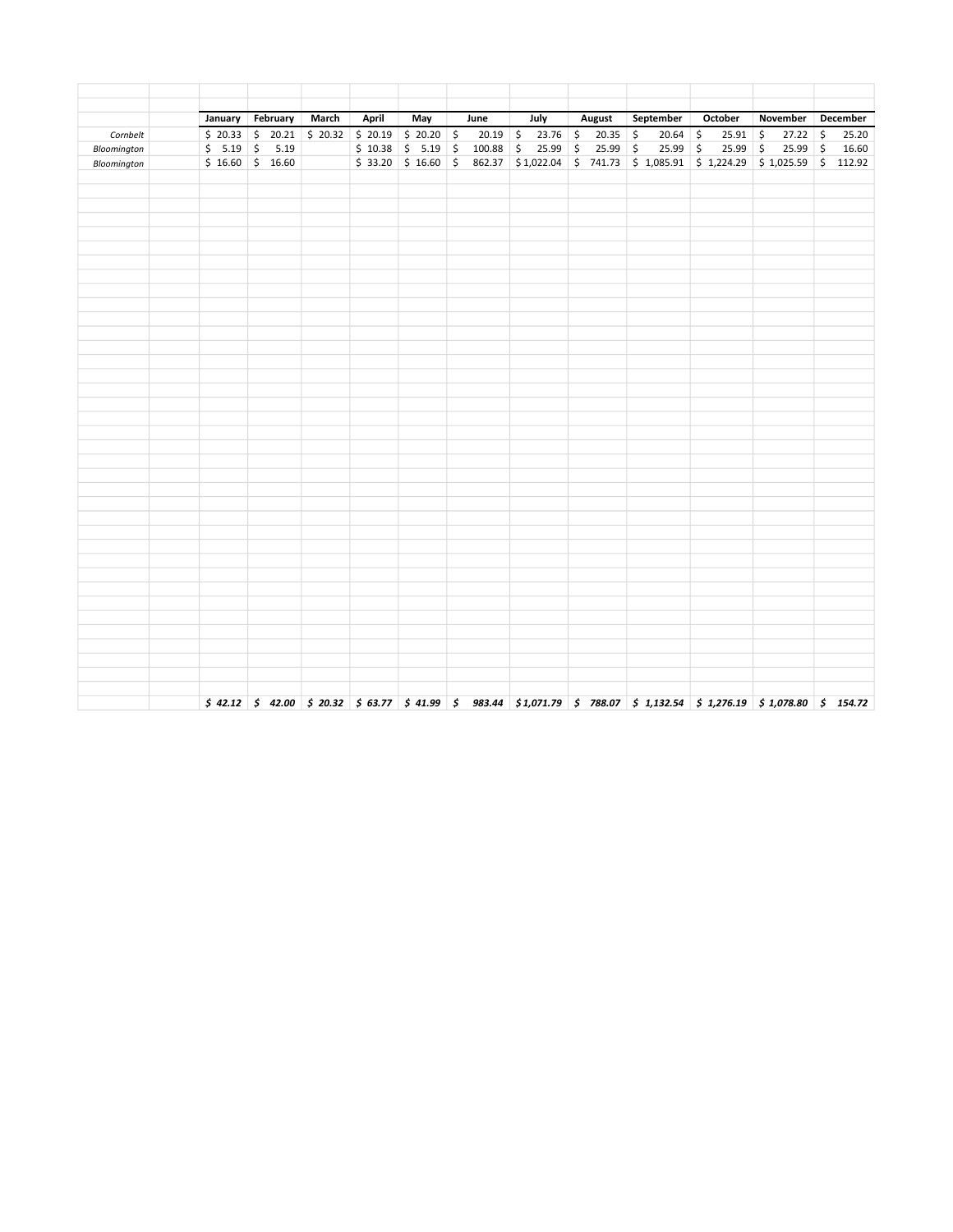|                                   | January      | February     | March           | April                      | May                      | June          | July                     | August     | September   | October                    | November | December     |
|-----------------------------------|--------------|--------------|-----------------|----------------------------|--------------------------|---------------|--------------------------|------------|-------------|----------------------------|----------|--------------|
| Changing Seasons                  |              |              | 10,943.05<br>\$ | \$1,012.50                 |                          |               |                          | \$560.00   | \$<br>80.00 | \$160.00                   |          | \$160.00     |
| <b>TCI Companies (irrigation)</b> |              |              | \$<br>1,500.50  |                            |                          | \$<br>216.40  |                          |            |             | \$970.07                   |          |              |
| <b>TCI Companies (irrigation)</b> |              |              |                 |                            |                          | 130.00<br>\$  |                          |            |             |                            |          |              |
|                                   |              |              |                 |                            |                          |               |                          |            |             |                            |          |              |
|                                   |              |              |                 |                            |                          |               |                          |            |             |                            |          |              |
|                                   |              |              |                 |                            |                          |               |                          |            |             |                            |          |              |
|                                   |              |              |                 |                            |                          |               |                          |            |             |                            |          |              |
|                                   |              |              |                 |                            |                          |               |                          |            |             |                            |          |              |
|                                   |              |              |                 |                            |                          |               |                          |            |             |                            |          |              |
|                                   |              |              |                 |                            |                          |               |                          |            |             |                            |          |              |
|                                   |              |              |                 |                            |                          |               |                          |            |             |                            |          |              |
|                                   |              |              |                 |                            |                          |               |                          |            |             |                            |          |              |
|                                   |              |              |                 |                            |                          |               |                          |            |             |                            |          |              |
|                                   |              |              |                 |                            |                          |               |                          |            |             |                            |          |              |
|                                   |              |              |                 |                            |                          |               |                          |            |             |                            |          |              |
|                                   |              |              |                 |                            |                          |               |                          |            |             |                            |          |              |
|                                   |              |              |                 |                            |                          |               |                          |            |             |                            |          |              |
|                                   | \$<br>$\sim$ | \$<br>$\sim$ | s.              | $12,443.55$ \$ 1,012.50 \$ | $\overline{\phantom{a}}$ | \$<br>346.40% | $\overline{\phantom{a}}$ | \$560.00\$ |             | $80.00 \div 1,130.07 \div$ | $\sim$   | \$<br>160.00 |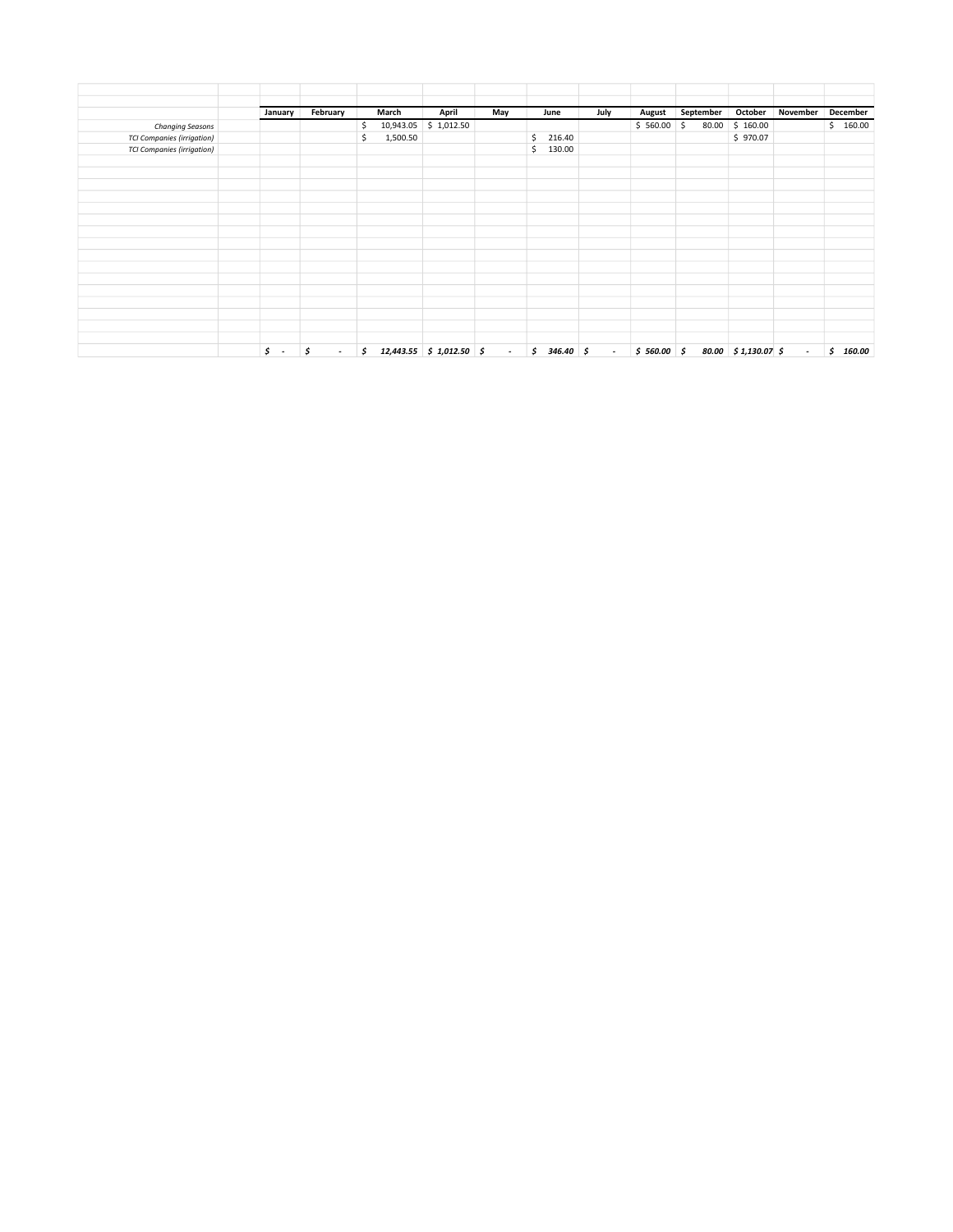|                           | January          | February  | March                                 | April                                                     | May                                                              | June | July | <b>August</b> | September | October  | November   | December  |
|---------------------------|------------------|-----------|---------------------------------------|-----------------------------------------------------------|------------------------------------------------------------------|------|------|---------------|-----------|----------|------------|-----------|
| HOA dues- bank desposit   | \$400.00         | $$315$ \$ |                                       | 7,030.00 \$ 14,060.00 \$ 4,900.00 \$ 1,430.00 \$ 1,550.00 |                                                                  |      |      |               |           | \$560.00 |            | \$200.00  |
| HOA dues- online pymts    |                  |           | $$100.20 \t$ 400.80 \t$ 8,116.20 \t$$ |                                                           | 5,410.80 \$ 1,903.80 \$ 1,302.60 \$ 1,002.00 \$ 400.80 \$ 100.20 |      |      |               |           |          |            | \$ 400.80 |
| PayPal transfer           | \$<br>$\sim 100$ | \$796.57  |                                       | \$<br>$\sim$                                              |                                                                  |      |      |               |           |          |            |           |
| HOA online pymt reversals |                  |           |                                       | \$<br>$\sim$                                              |                                                                  |      |      |               |           |          |            |           |
| <b>Bank Service Fee</b>   |                  |           |                                       | \$<br>(8.00)                                              |                                                                  |      |      |               |           |          |            |           |
| <b>Bank Reversal</b>      |                  |           |                                       | \$<br>(300.00)                                            |                                                                  |      |      |               |           |          |            |           |
|                           |                  |           |                                       |                                                           |                                                                  |      |      |               |           |          |            |           |
|                           |                  |           |                                       |                                                           |                                                                  |      |      |               |           |          |            |           |
|                           |                  |           |                                       |                                                           |                                                                  |      |      |               |           |          |            |           |
|                           |                  |           |                                       |                                                           |                                                                  |      |      |               |           |          |            |           |
|                           |                  |           |                                       |                                                           |                                                                  |      |      |               |           |          |            |           |
|                           |                  |           |                                       |                                                           |                                                                  |      |      |               |           |          |            |           |
|                           |                  |           |                                       |                                                           |                                                                  |      |      |               |           |          |            |           |
|                           |                  |           |                                       |                                                           |                                                                  |      |      |               |           |          |            |           |
|                           |                  |           |                                       |                                                           |                                                                  |      |      |               |           |          |            |           |
|                           |                  |           |                                       |                                                           |                                                                  |      |      |               |           |          |            |           |
|                           |                  |           |                                       |                                                           |                                                                  |      |      |               |           |          |            |           |
|                           |                  |           |                                       |                                                           |                                                                  |      |      |               |           |          |            |           |
|                           |                  |           |                                       |                                                           |                                                                  |      |      |               |           |          |            |           |
|                           |                  |           |                                       |                                                           |                                                                  |      |      |               |           |          |            |           |
|                           |                  |           |                                       |                                                           |                                                                  |      |      |               |           |          |            |           |
|                           |                  |           |                                       |                                                           |                                                                  |      |      |               |           |          |            |           |
|                           |                  |           |                                       |                                                           |                                                                  |      |      |               |           |          |            |           |
|                           |                  |           |                                       |                                                           |                                                                  |      |      |               |           |          |            |           |
|                           |                  |           |                                       |                                                           |                                                                  |      |      |               |           |          |            |           |
|                           |                  |           |                                       |                                                           |                                                                  |      |      |               |           |          |            |           |
|                           |                  |           |                                       |                                                           |                                                                  |      |      |               |           |          |            |           |
|                           |                  |           |                                       |                                                           |                                                                  |      |      |               |           |          |            |           |
|                           |                  |           |                                       |                                                           |                                                                  |      |      |               |           |          |            |           |
|                           |                  |           |                                       |                                                           |                                                                  |      |      |               |           |          |            |           |
|                           |                  |           |                                       |                                                           |                                                                  |      |      |               |           |          |            |           |
|                           |                  |           |                                       |                                                           |                                                                  |      |      |               |           |          |            |           |
|                           |                  |           |                                       |                                                           |                                                                  |      |      |               |           |          |            |           |
|                           |                  |           |                                       |                                                           |                                                                  |      |      |               |           |          |            |           |
|                           |                  |           |                                       |                                                           |                                                                  |      |      |               |           |          |            |           |
|                           |                  |           |                                       |                                                           |                                                                  |      |      |               |           |          |            |           |
|                           |                  |           |                                       |                                                           |                                                                  |      |      |               |           |          |            |           |
|                           |                  |           |                                       |                                                           |                                                                  |      |      |               |           |          |            |           |
|                           |                  |           |                                       |                                                           |                                                                  |      |      |               |           |          |            |           |
|                           |                  |           |                                       |                                                           |                                                                  |      |      |               |           |          |            |           |
|                           |                  |           |                                       |                                                           |                                                                  |      |      |               |           |          |            |           |
|                           |                  |           |                                       |                                                           |                                                                  |      |      |               |           |          |            |           |
|                           |                  |           |                                       |                                                           |                                                                  |      |      |               |           |          |            |           |
|                           |                  |           |                                       |                                                           |                                                                  |      |      |               |           |          |            |           |
|                           |                  |           |                                       |                                                           |                                                                  |      |      |               |           |          |            |           |
|                           |                  |           |                                       |                                                           |                                                                  |      |      |               |           |          |            |           |
|                           |                  |           |                                       |                                                           |                                                                  |      |      |               |           |          |            |           |
|                           |                  |           |                                       |                                                           |                                                                  |      |      |               |           |          |            |           |
|                           |                  |           |                                       |                                                           |                                                                  |      |      |               |           |          |            |           |
|                           |                  |           |                                       |                                                           |                                                                  |      |      |               |           |          | $\sim$ $-$ | \$600.80  |
|                           |                  |           |                                       |                                                           |                                                                  |      |      |               |           |          |            |           |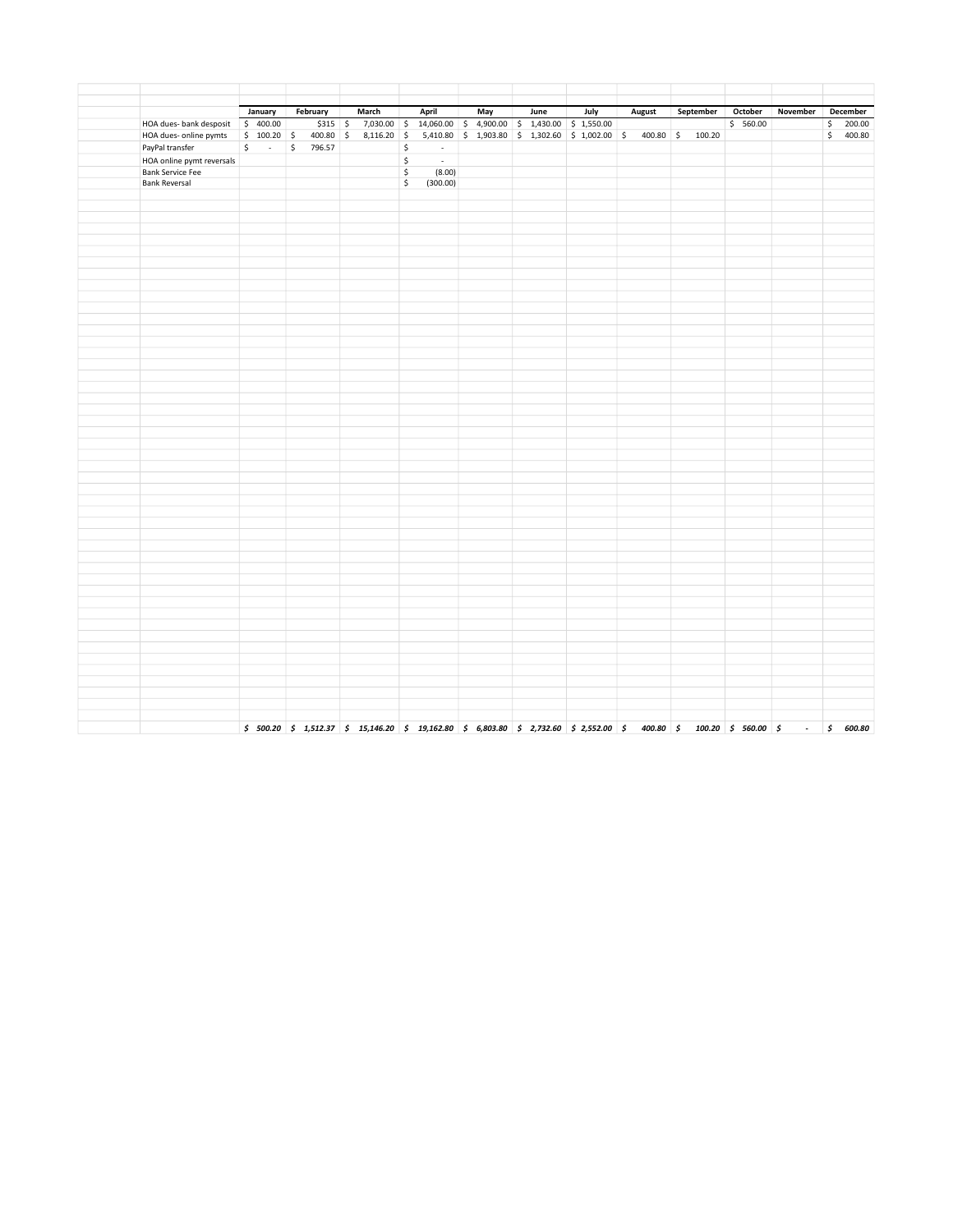|                         | January                        | February                       | March         | April          | May                                     | June           | July                           | <b>August</b>    | September    | October                        | November                       | December                       |
|-------------------------|--------------------------------|--------------------------------|---------------|----------------|-----------------------------------------|----------------|--------------------------------|------------------|--------------|--------------------------------|--------------------------------|--------------------------------|
| <b>F&amp;W Lawncare</b> |                                |                                | \$565.00      |                |                                         |                |                                |                  |              |                                |                                |                                |
|                         |                                |                                |               |                |                                         |                |                                |                  |              |                                |                                |                                |
|                         |                                |                                |               |                |                                         |                |                                |                  |              |                                |                                |                                |
|                         |                                |                                |               |                |                                         |                |                                |                  |              |                                |                                |                                |
|                         |                                |                                |               |                |                                         |                |                                |                  |              |                                |                                |                                |
|                         |                                |                                |               |                |                                         |                |                                |                  |              |                                |                                |                                |
|                         |                                |                                |               |                |                                         |                |                                |                  |              |                                |                                |                                |
|                         |                                |                                |               |                |                                         |                |                                |                  |              |                                |                                |                                |
|                         |                                |                                |               |                |                                         |                |                                |                  |              |                                |                                |                                |
|                         |                                |                                |               |                |                                         |                |                                |                  |              |                                |                                |                                |
|                         | Š.<br>$\overline{\phantom{a}}$ | \$<br>$\overline{\phantom{a}}$ | 565.00%<br>\$ | $\sim 10^{-1}$ | $\mathfrak{s}$<br>$\tilde{\phantom{a}}$ | $\mathsf{S}$ - | Ś.<br>$\overline{\phantom{a}}$ | $\mathfrak{s}$ - | \$<br>$\sim$ | \$<br>$\overline{\phantom{a}}$ | \$<br>$\overline{\phantom{a}}$ | \$<br>$\overline{\phantom{a}}$ |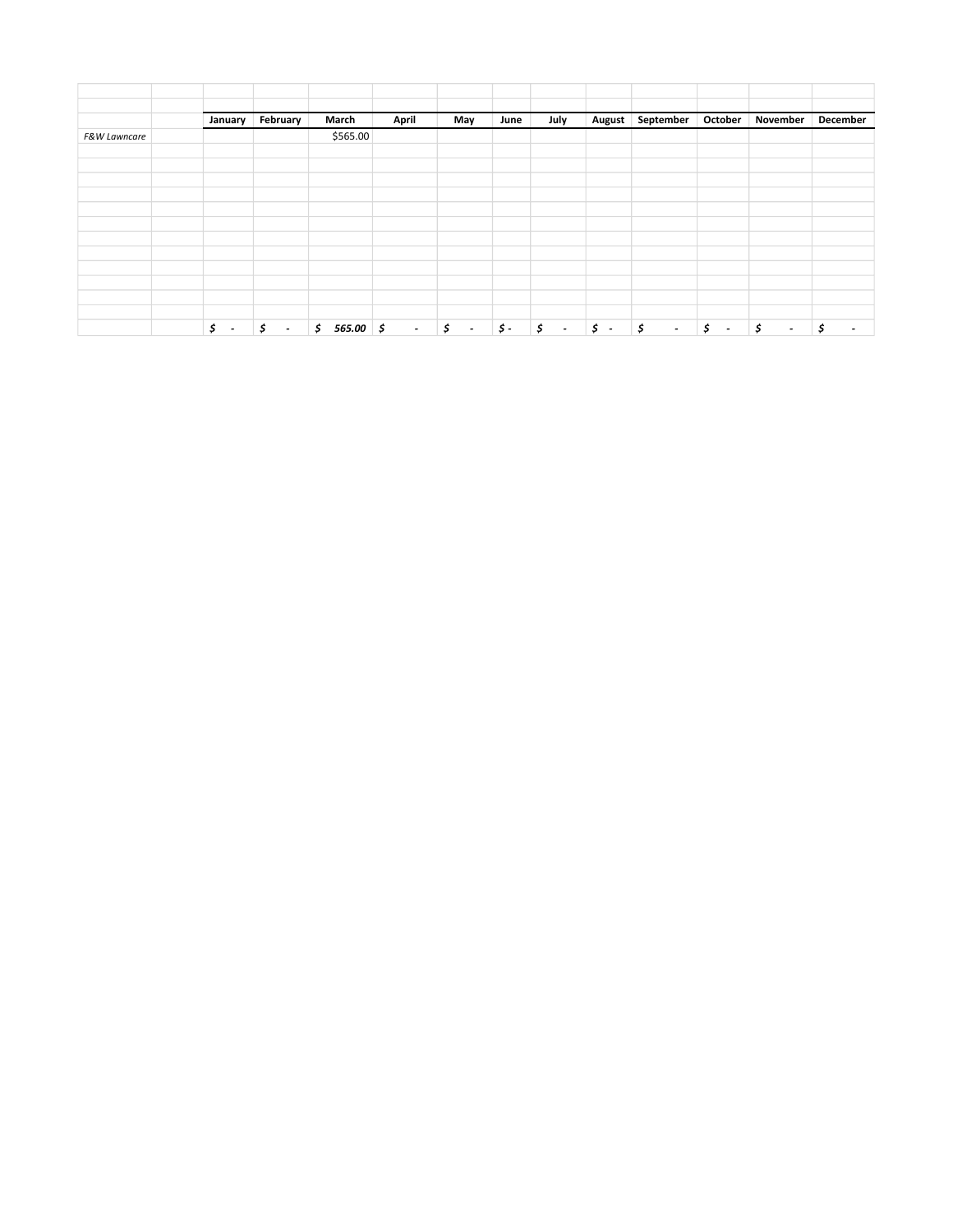|                       | January          | February     | March          | April  | May          | June         | July       |            | August September October |                                | November           | December                       |
|-----------------------|------------------|--------------|----------------|--------|--------------|--------------|------------|------------|--------------------------|--------------------------------|--------------------|--------------------------------|
| Auto-Owners Insurance |                  |              | \$2,399.00     |        |              |              |            |            |                          |                                |                    |                                |
|                       |                  |              |                |        |              |              |            |            |                          |                                |                    |                                |
|                       |                  |              |                |        |              |              |            |            |                          |                                |                    |                                |
|                       |                  |              |                |        |              |              |            |            |                          |                                |                    |                                |
|                       |                  |              |                |        |              |              |            |            |                          |                                |                    |                                |
|                       |                  |              |                |        |              |              |            |            |                          |                                |                    |                                |
|                       |                  |              |                |        |              |              |            |            |                          |                                |                    |                                |
|                       |                  |              |                |        |              |              |            |            |                          |                                |                    |                                |
|                       |                  |              |                |        |              |              |            |            |                          |                                |                    |                                |
|                       |                  |              |                |        |              |              |            |            |                          |                                |                    |                                |
|                       |                  |              |                |        |              |              |            |            |                          |                                |                    |                                |
|                       |                  |              |                |        |              |              |            |            |                          |                                |                    |                                |
|                       |                  |              |                |        |              |              |            |            |                          |                                |                    |                                |
|                       |                  |              |                |        |              |              |            |            |                          |                                |                    |                                |
|                       |                  |              |                |        |              |              |            |            |                          |                                |                    |                                |
|                       |                  |              |                |        |              |              |            |            |                          |                                |                    |                                |
|                       | $\mathfrak{s}$ . | \$<br>$\sim$ | $$2,399.00$ \$ | $\sim$ | \$<br>$\sim$ | \$<br>$\sim$ | $\sharp$ - | $\sharp$ . | \$<br>$\sim$             | \$<br>$\overline{\phantom{a}}$ | $\sharp$<br>$\sim$ | \$<br>$\overline{\phantom{a}}$ |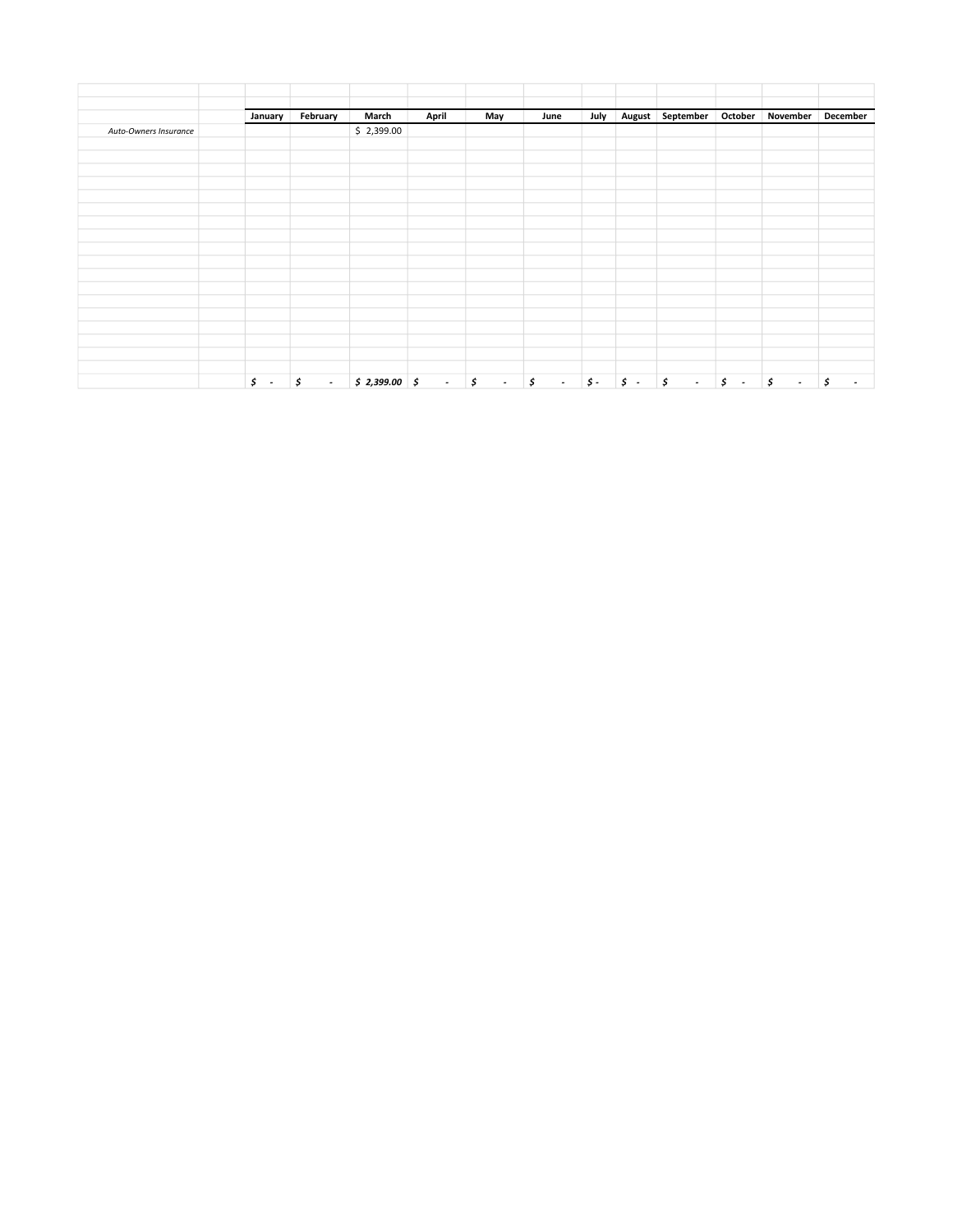|                                        | January     | February        | March        | April                | May    | June         | July         | August   | September                  | October | November                       | December     |
|----------------------------------------|-------------|-----------------|--------------|----------------------|--------|--------------|--------------|----------|----------------------------|---------|--------------------------------|--------------|
| of State- pd online/reimb Jason Higdon |             |                 |              | \$11.00              |        |              |              |          |                            |         |                                |              |
| US Post Office (PO BOX Renewal)        | \$221.00    |                 |              |                      |        |              |              |          |                            |         |                                | \$<br>226.00 |
| elissa Petersen - HOA Letters from UPS |             |                 | \$<br>593.64 |                      |        |              |              |          |                            |         |                                |              |
| Benjamin- bike rack donation           |             |                 |              |                      |        |              |              |          | \$1,089.28                 |         |                                |              |
| Annual Storage Fee                     |             |                 |              |                      |        |              |              | \$950.00 |                            |         |                                |              |
| lason Eardley- annaual meeting ballots |             |                 |              |                      |        |              |              |          |                            |         |                                |              |
| Melissa Petersen-Check Reorders        |             |                 |              |                      |        |              |              |          |                            |         |                                |              |
| US Post Office-Stamps                  | \$<br>55.00 |                 |              |                      |        |              |              |          |                            |         |                                |              |
| Zoom Fee- Jason Higdon                 |             | 149.90<br>\$    |              |                      |        |              |              |          |                            |         |                                |              |
|                                        |             |                 |              |                      |        |              |              |          |                            |         |                                |              |
|                                        |             |                 |              |                      |        |              |              |          |                            |         |                                |              |
|                                        |             |                 |              |                      |        |              |              |          |                            |         |                                |              |
|                                        |             |                 |              |                      |        |              |              |          |                            |         |                                |              |
|                                        |             |                 |              |                      |        |              |              |          |                            |         |                                |              |
|                                        |             |                 |              |                      |        |              |              |          |                            |         |                                |              |
|                                        |             |                 |              |                      |        |              |              |          |                            |         |                                |              |
|                                        |             |                 |              |                      |        |              |              |          |                            |         |                                |              |
|                                        |             |                 |              |                      |        |              |              |          |                            |         |                                |              |
|                                        |             |                 |              |                      |        |              |              |          |                            |         |                                |              |
|                                        | \$276.00    | \$<br>149.90 \$ |              | $593.64$ \$ 11.00 \$ | $\sim$ | \$<br>$\sim$ | \$<br>$\sim$ |          | $$950.00 \t$ 1,089.28 \t$$ | $\sim$  | \$<br>$\overline{\phantom{a}}$ | \$<br>226.00 |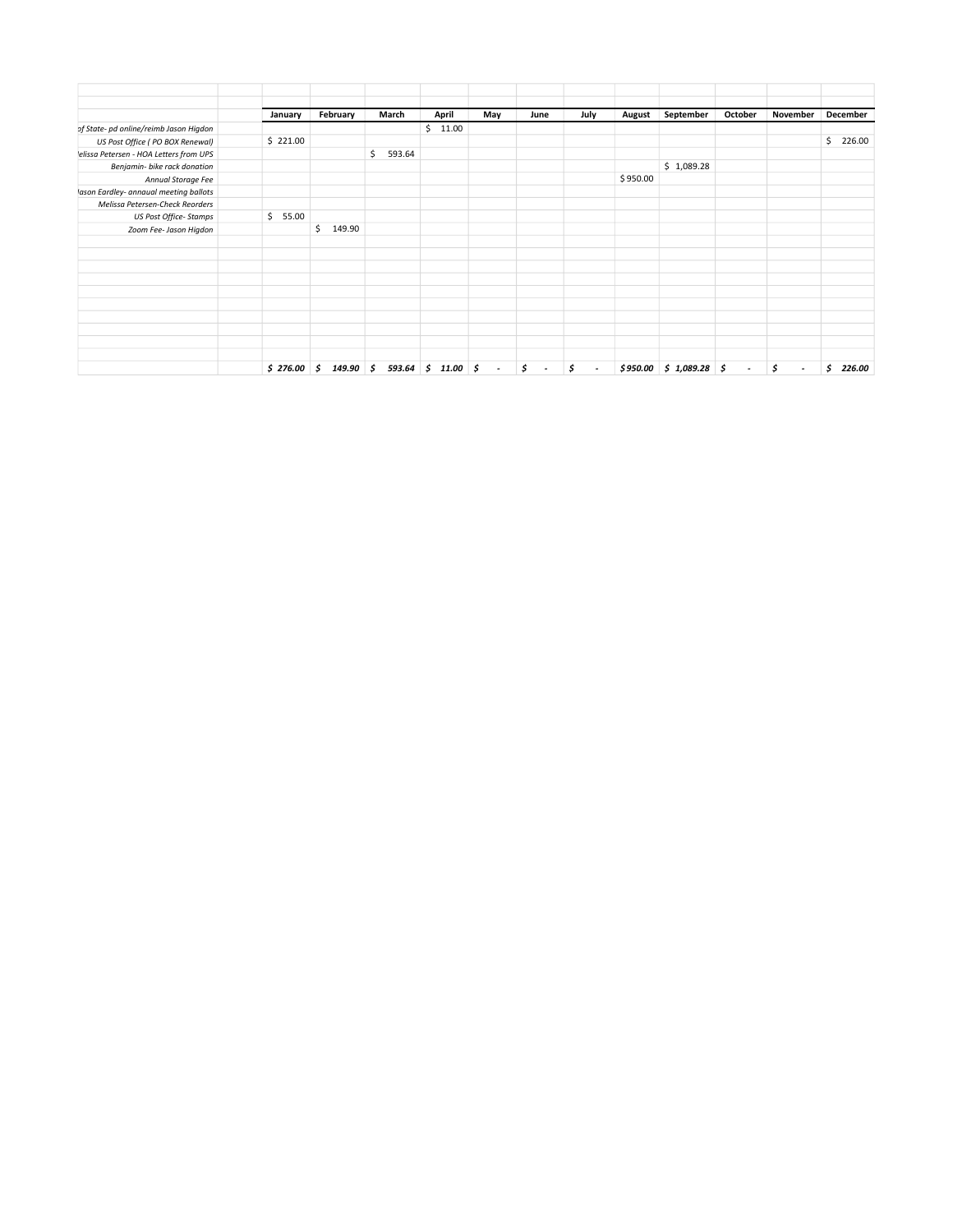|               | January                        | February         | March        | April          | May                         | June       | July    | <b>August</b> | September              | October | November                 | December                        |
|---------------|--------------------------------|------------------|--------------|----------------|-----------------------------|------------|---------|---------------|------------------------|---------|--------------------------|---------------------------------|
| Dunn Law Firm |                                |                  | \$200.00     |                |                             |            | \$80.00 |               |                        |         |                          |                                 |
|               |                                |                  |              |                |                             |            |         |               |                        |         |                          |                                 |
|               |                                |                  |              |                |                             |            |         |               |                        |         |                          |                                 |
|               |                                |                  |              |                |                             |            |         |               |                        |         |                          |                                 |
|               |                                |                  |              |                |                             |            |         |               |                        |         |                          |                                 |
|               |                                |                  |              |                |                             |            |         |               |                        |         |                          |                                 |
|               |                                |                  |              |                |                             |            |         |               |                        |         |                          |                                 |
|               |                                |                  |              |                |                             |            |         |               |                        |         |                          |                                 |
|               |                                |                  |              |                |                             |            |         |               |                        |         |                          |                                 |
|               |                                |                  |              |                |                             |            |         |               |                        |         |                          |                                 |
|               |                                |                  |              |                |                             |            |         |               |                        |         |                          |                                 |
|               |                                |                  |              |                |                             |            |         |               |                        |         |                          |                                 |
|               |                                |                  |              |                |                             |            |         |               |                        |         |                          |                                 |
|               |                                |                  |              |                |                             |            |         |               |                        |         |                          |                                 |
|               |                                |                  |              |                |                             |            |         |               |                        |         |                          |                                 |
|               | \$<br>$\overline{\phantom{a}}$ | $\mathfrak{s}$ . | $$200.00$ \$ | $\mathbb{Z}^2$ | $\boldsymbol{\mathsf{S}}$ - | $\sharp$ - |         |               | $$80.00 \t{5} - $ & .$ |         | $\int$ $S$ $\int$ $\int$ | ی ا<br>$\overline{\phantom{a}}$ |